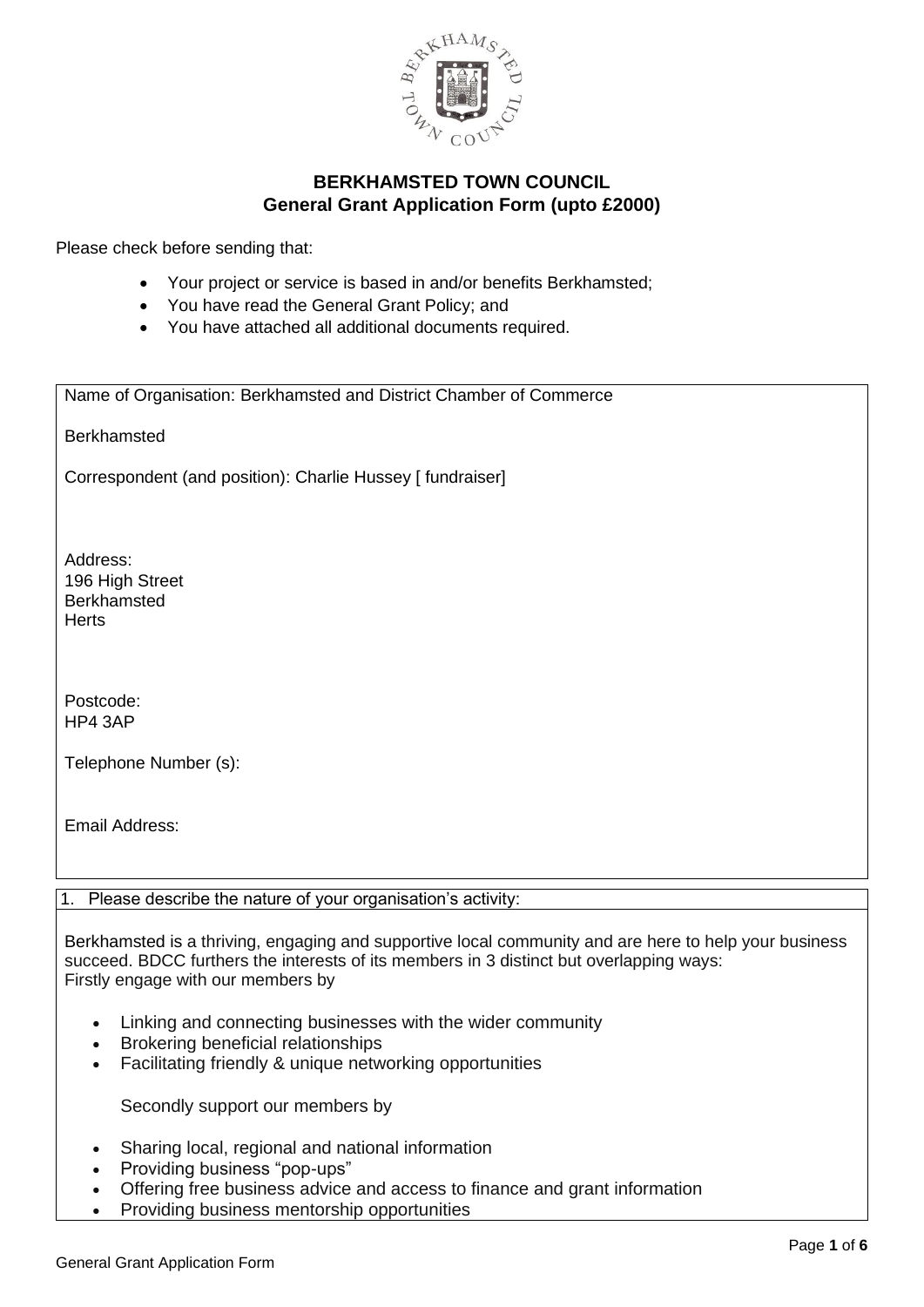

- Enabling speaking opportunities through networking
- Providing access to Education and Training

Thirdly Represent our members by

- Local decision-making and advisory bodies
- Town Clerk and Council
- Event Hub

|           | 2. Is your organisation a registered charity? |  |
|-----------|-----------------------------------------------|--|
| YES/NO    | If yes, please give the charity number:       |  |
| <b>NO</b> |                                               |  |

|           | 3. Is your organisation part of, or affiliated to, any national organisation? |
|-----------|-------------------------------------------------------------------------------|
| YES/NO    | If yes, please give details below:                                            |
|           |                                                                               |
| <b>NO</b> |                                                                               |
|           |                                                                               |

4. What is the catchment area of your organisation? Primarily Berkhamsted plus local environs

5. Briefly describe the project or purpose for which you require a grant:

2 day Medieval Festival on the Sunday & Monday of the August Bank Holiday Weekend 28<sup>th</sup>/29<sup>th</sup> to be held at Berkhamsted Cricket Club and Berkhamsted School Kitchener's Field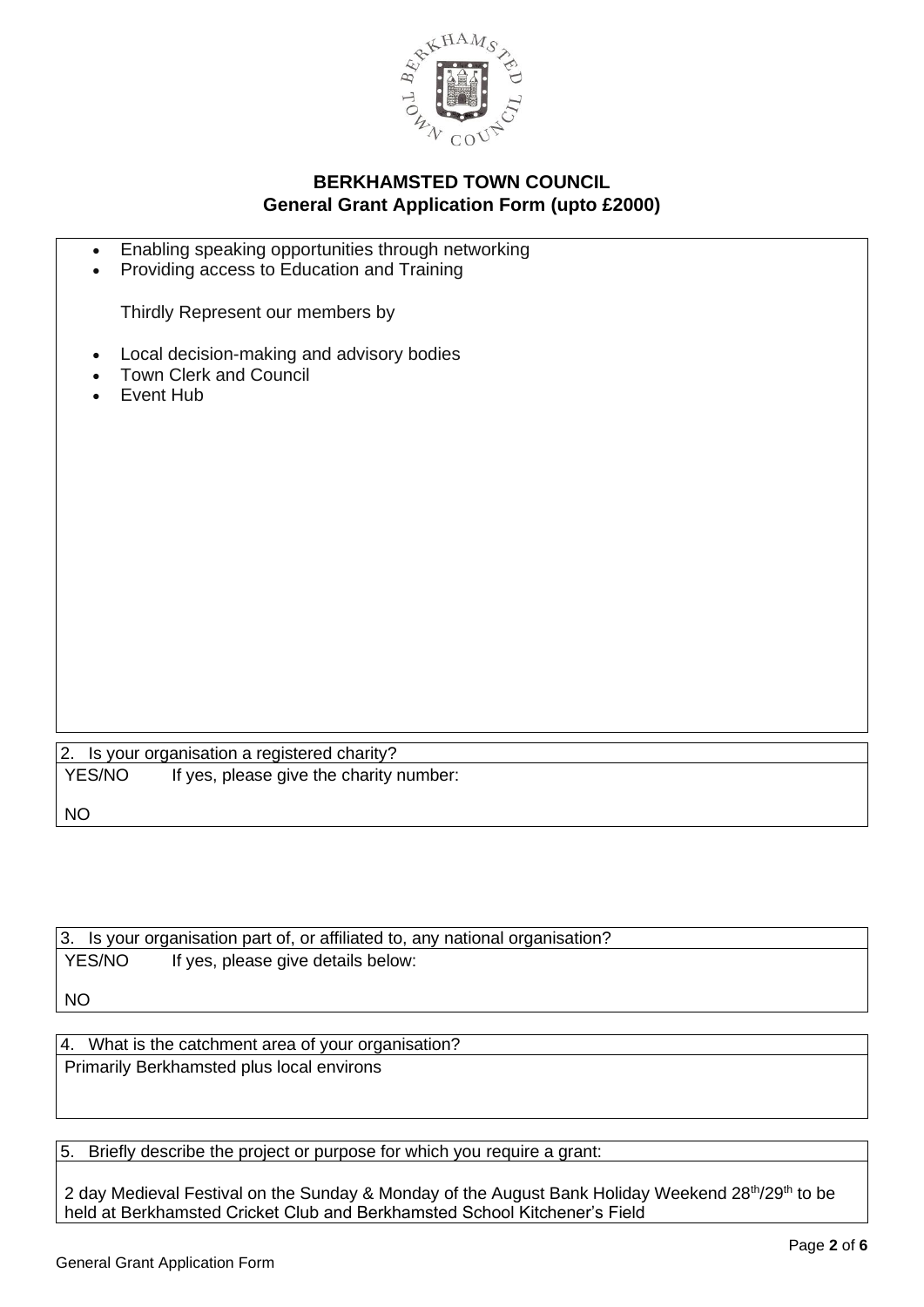

6. Please describe how the project will benefit the community or residents of Berkhamsted:

Up to a few years ago The August Bank Holiday weekend in Berkhamsted was known for its fete on the Monday, since its demise there is a gap and the Chamber felt it would be an ideal time create and hold a medieval history festival, especially as the town is steeped in history. The purpose is two fold

Hold an event for the whole community which not only be fun for the whole family and be quite interactive but also raise the profile of Berkhamsted and benefit the residents' businesses and charities of the community

## 7. Is your organisation VAT registered?

YES/NO If yes, please provide the VAT number below:

NO

## 8. When do you intend to start the project?

Now

9. When will the project be completed?

30th August

#### 10. FINANCIAL ASSESSMENT

11a. Please provide a breakdown of the total cost of the project below: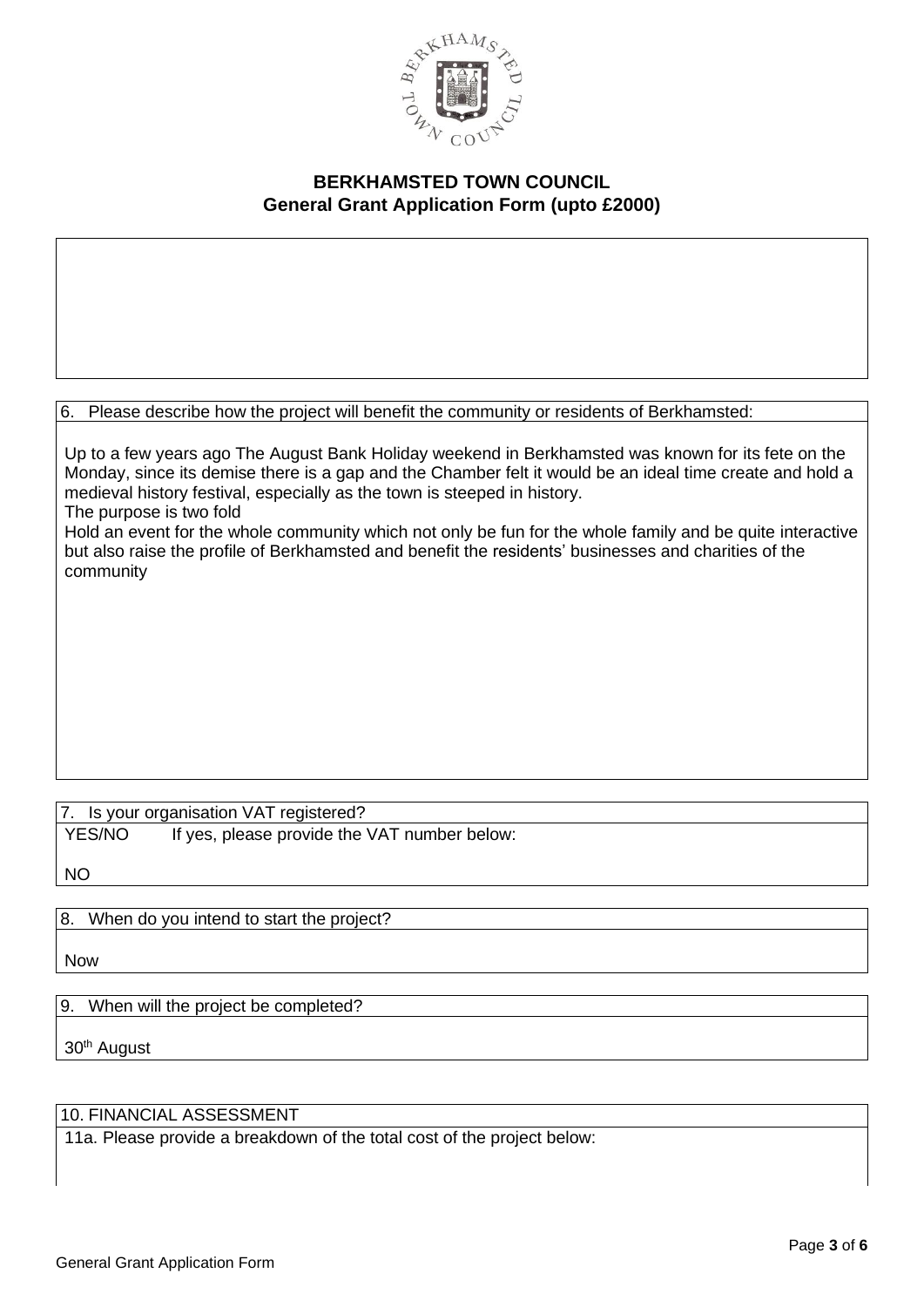

| Medieval Budget |                 |                              |          |       |           |
|-----------------|-----------------|------------------------------|----------|-------|-----------|
| Marketing       |                 |                              |          |       |           |
|                 |                 | Logo Design and Print Design | 1500     |       |           |
|                 | A3/A4 Posters   |                              | 250      |       |           |
|                 | Programmes      |                              | 1000     |       |           |
|                 | <b>Banners</b>  |                              | 500      |       |           |
|                 |                 |                              |          | 3250  |           |
|                 |                 | Re enactment etc             |          |       |           |
|                 |                 | <b>ConQuest</b>              | 3500     |       |           |
|                 |                 | Falconry                     | 1000     |       |           |
|                 |                 | Past Precence                | 2200     |       |           |
|                 |                 | Flying Colo Juggler          | 450      |       |           |
|                 |                 | Magician                     | 1400     |       |           |
|                 |                 |                              |          | 8550  |           |
|                 | Tug of war      |                              |          |       |           |
|                 |                 | <b>Trophies</b>              | 100      |       |           |
|                 |                 | Equipment                    | 150      |       |           |
|                 |                 | fliers etc                   | 150      |       |           |
|                 |                 |                              |          | 400   |           |
|                 | Security        |                              |          | 2500  |           |
|                 | <b>Toilets</b>  |                              |          | 2500  |           |
|                 | Insurance       |                              |          | 1000  |           |
|                 | Schools         |                              |          | 500   |           |
|                 | Bin hire/waste  |                              |          | 800   |           |
|                 | <b>Sundries</b> |                              |          | 500   |           |
|                 |                 | basic welfare for volunteers |          | 200   |           |
|                 |                 | Marquee 2 days               |          | 1100  |           |
|                 | Contributions   |                              |          | 1000  |           |
|                 |                 | Admin support                |          | 1500  |           |
|                 | PA System       |                              |          | 500   |           |
|                 |                 |                              |          | 24300 |           |
|                 |                 |                              |          |       |           |
|                 | Income          |                              |          |       |           |
|                 |                 | Pitch fee                    |          | 2000  |           |
|                 |                 | Programme advertising        |          | 500   |           |
|                 |                 | Programme Sales              |          | 1000  | Page 4 of |
| G               |                 | Sponsorship                  |          | 5000  |           |
|                 |                 | Tug of War                   | 12 x £25 | 300   |           |

Page **4** of **6**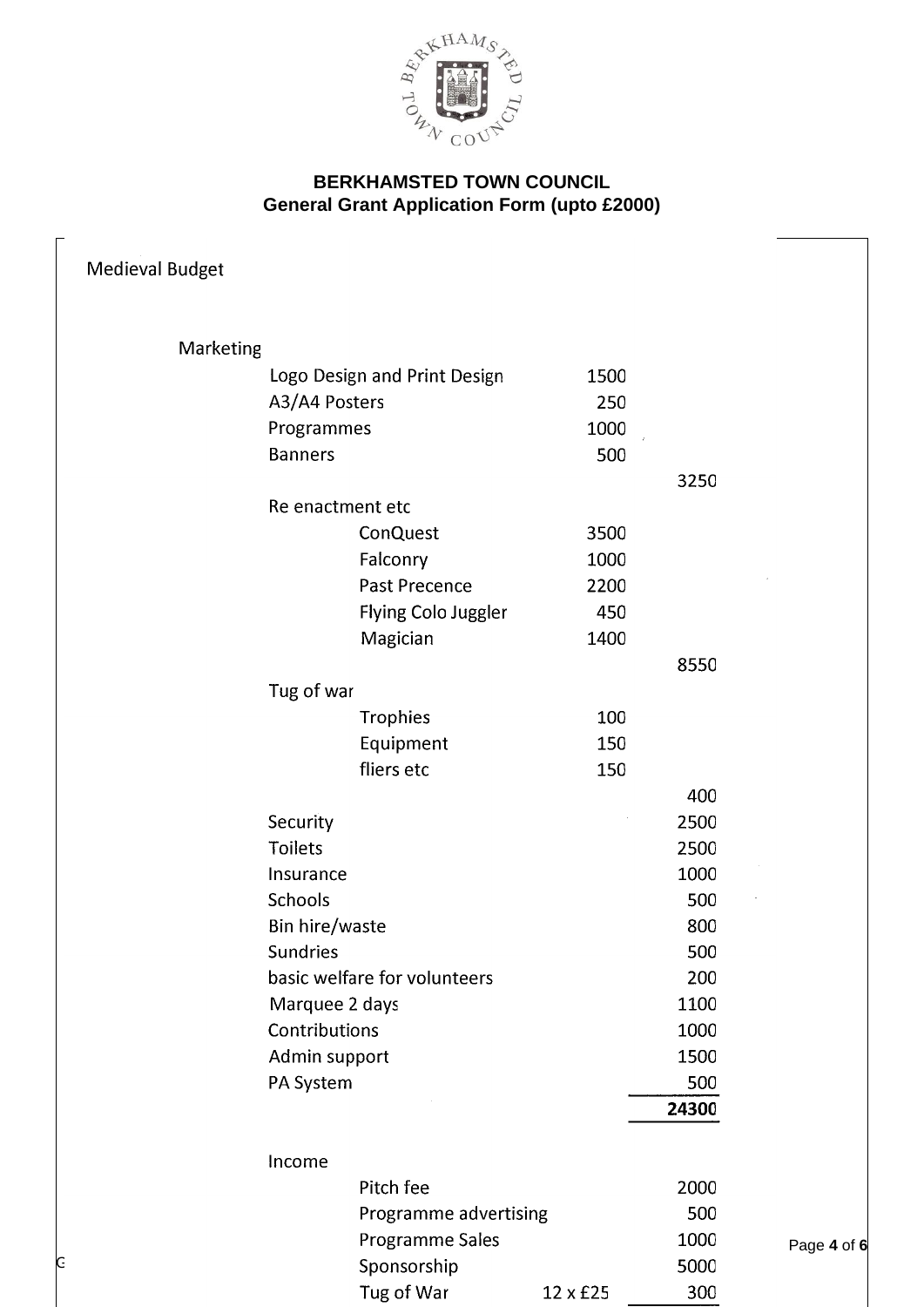

VAT (if applicable):

Total estimated cost of project: £24300

11b. Please detail how your organisation plans to fund the project below:

Funds immediately available from your organisation: £14000

Funds that you intend to raise yourself from events: £

Grants or loans applied for/confirmed from other organisations: £5000

Grant requested from Berkhamsted Town Council: £5000

Total funding of project: £10000

11. Please give details of any reserves or savings held by your organisation:

£5000

12. Who should the cheque be made payable to?

Berkhamsted and District Chamber of Commerce

I declare that any grant made will be used solely for the purposes outlined in this application. I understand that Berkhamsted Town Council reserves the right to reclaim the grant in the event of it not being used for the purpose specified.

Name: Charles Hussey

Signed: C D Hussey

Position: Fundraiser

Date: 14/05/22

#### **DOCUMENTS TO SEND WITH YOUR APPLICATION:**

1. A copy of your organisation's audited or independently examined accounts including balance sheet for the past financial year, copy bank statement and bank reconciliation as at the last balance sheet date. 2. UP-TO-DATE statements of any investment accounts.